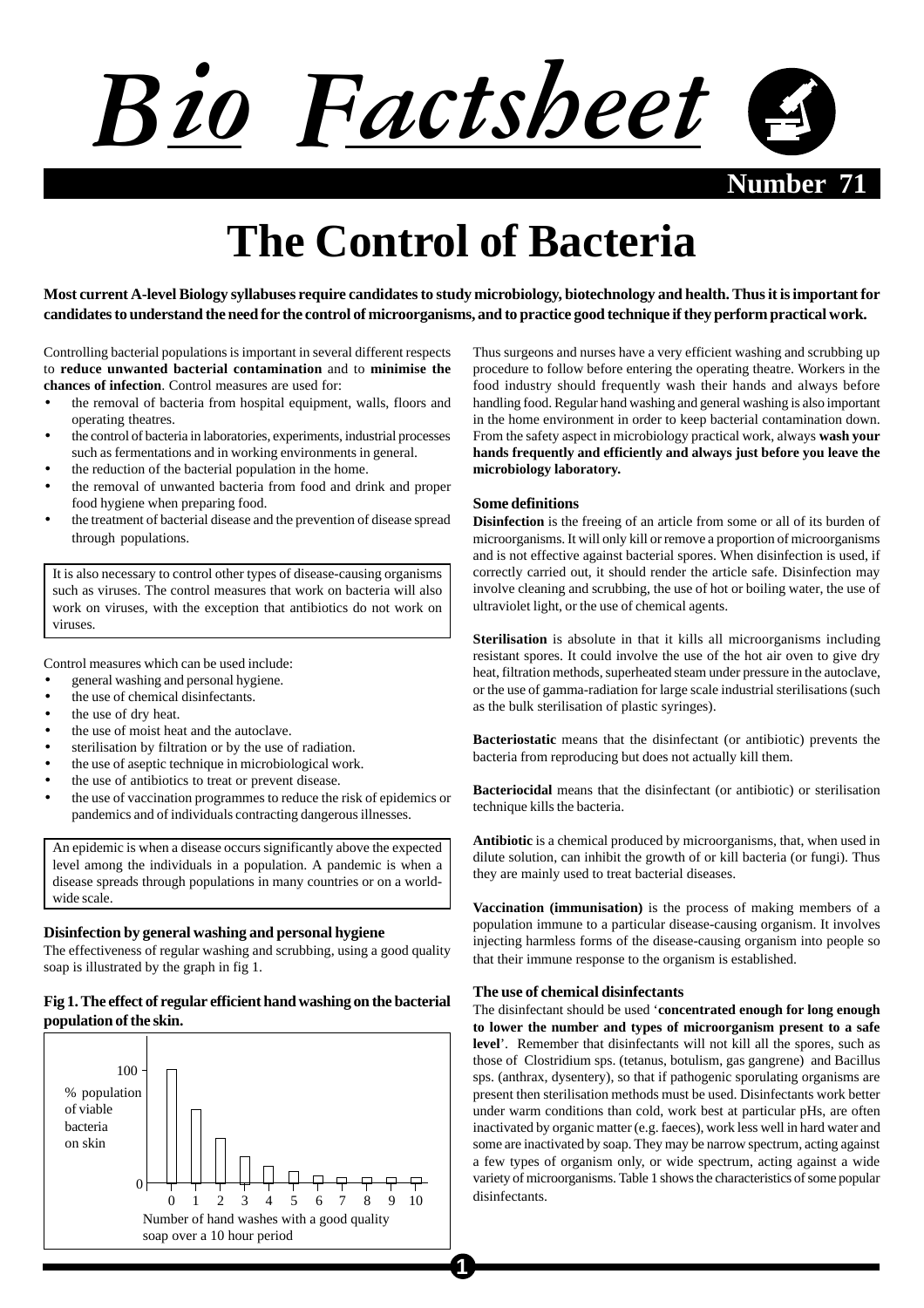| <b>Class</b>                        | <b>Examples</b>                                                                            | <b>Activity</b>                                                                                                | <b>Inactivated by</b>                                                                                                      | <b>Comments</b>                                                                                                                                                                                                          |
|-------------------------------------|--------------------------------------------------------------------------------------------|----------------------------------------------------------------------------------------------------------------|----------------------------------------------------------------------------------------------------------------------------|--------------------------------------------------------------------------------------------------------------------------------------------------------------------------------------------------------------------------|
| Phenols and cresols                 | Jeves fluid, Izal,<br>Dettol.<br>Clearsol, Hycolin,<br>Stericol, Sudol,<br>Hexachlorophene | Wide spectrum<br>against Gram+ve<br>bacteria. Little effect<br>on Gram -ve<br>bacteria such as<br>Pseudomonas. | Dettol is inactivated by<br>organic matter but the others<br>are not, but they are<br>inactivated by plastic mop<br>heads. | Hexachlorophene is incorporated into<br>soaps and hand creams but the others are<br>skin irritants. Good for disinfecting toilets<br>and bed pans but are strong smelling.<br>Effectiveness greatly reduced by dilution. |
| <b>Alcohols</b>                     | Ethanol,<br>Methanol                                                                       | Wide spectrum and<br>dissolve away fat<br>deposits.                                                            | Poor penetration of organic<br>matter                                                                                      | Coagulates protein so instruments should<br>be cleaned before alcohol treatment.<br>Useful for wiping surfaces and skin. Used<br>as a solvent for other disinfectants.                                                   |
| <b>Halogens</b>                     | Chloros.<br>Domestos,<br>Milton.<br><b>Iodoform</b>                                        | Wide spectrum but<br>not effective against<br>tuberculosis bacilli.                                            | Chlorine type are inactivated<br>by organic matter.                                                                        | Have little wetting ability and so must<br>contain a detergent to be active. May<br>corrode metals, except stainless steel.                                                                                              |
| <b>Aldehydes</b>                    | Formaldehyde<br>Gluteraldehyde                                                             | Wide spectrum and<br>kills some spores                                                                         | Poor penetration of fabrics<br>and organic matter.                                                                         | Useful for disinfecting clean instruments<br>which may be damaged by heat.<br>Irritating to living tissues.                                                                                                              |
| <b>Diguanides</b>                   | Chlorhexidine<br>(Hibitane)                                                                | Limited spectrum, poor<br>against Gram -ve<br>bacteria.                                                        | Inactivated by organic matter.<br>cork, soaps, plastics and mop<br>heads.                                                  | Useful as a skin disinfectant.                                                                                                                                                                                           |
| Quaternary<br>ammonium<br>compounds | Benzalconium<br>chloride.<br>Cetrimide                                                     | Narrow spectrum,<br>bacteriostatic not<br>bacteriocidal.                                                       | Inactivated by organic matter<br>and soaps                                                                                 | Useful as a skin disinfectant. May allow<br>Pseudomonas populations to flourish.                                                                                                                                         |

#### **Table 1. Characteristics of popular disinfectants**

*Remember – it is not necessary to learn all these disinfectants – you only need to know the broad principles of disinfection. The data in the table may be helpful to you when planning practical work in microbiology.*

# **Other methods of disinfection**

Washing and rinsing utensils and clothing or bedding in hot water at 70 – 80°C for several minutes will kill most non-sporing pathogens. Syringes and instruments should be boiled in water held at 100°C, or kept in steam held at 100°C for a minimum of 5 minutes, to kill most non-sporing pathogens.

**Ultraviolet light** at wavelengths less than 330 nm is an effective bacteriostatic agent, producing thymine dimers in DNA and thus interfering with replication. Sunlight has some disinfecting ability since it contains UV light, but only down to a wavelength of 290 nm Work surfaces can be disinfected by irradiating with UV light from a mercury vapour lamp (240 –290 nm), but goggles must be worn to avoid the risk of conjunctivitis. There is a risk that the thymine dimers will dissociate in visible light so that the bacteria which were apparently dead become photoreactivated.

**Pasteurisation** is used to render milk safe. The milk can be held at 63 - 66 °C for 30 minutes (holding method) or at  $72^{\circ}$ C for 20 seconds (flash method). This will kill all non-sporing pathogenic organisms, such as Mycobacterium tuberculosis, M. bovis, Brucella abortus and Salmonella sps. It will not kill all of the souring bacteria such as Lactobacilli, but these are not dangerous to health.

# **Methods of sterilisation**

#### **1. Dry heat**

• Red heat can be used to sterilise inoculating loops, metal forceps or spatulas in the flame of a Bunsen burner. Alcohol flaming – when the object is dipped in alcohol and then the alcohol burned off, does not achieve a high enough temperature for sterilisation.

• The hot air oven, thermostatically controlled at  $160^{\circ}$ C for 1 hour, (not including warming up time), can be used for dry glassware, forceps, scissors, scalpels, swabs and syringes. Fats, oils and powders can also be sterilised in this way, providing they are placed in sealed containers.

#### **2. Moist heat**

• The autoclave sterilises using superheated steam under pressure. The articles being sterilised should be held at  $121^{\circ}$ C at  $15$  psi (pounds per square inch) for 18 minutes. (This does not include heating up time). Fig 2 shows the structure of a simple 'pressure cooker' type of autoclave.

# **Fig 2. 'Pressure cooker' type of autoclave**

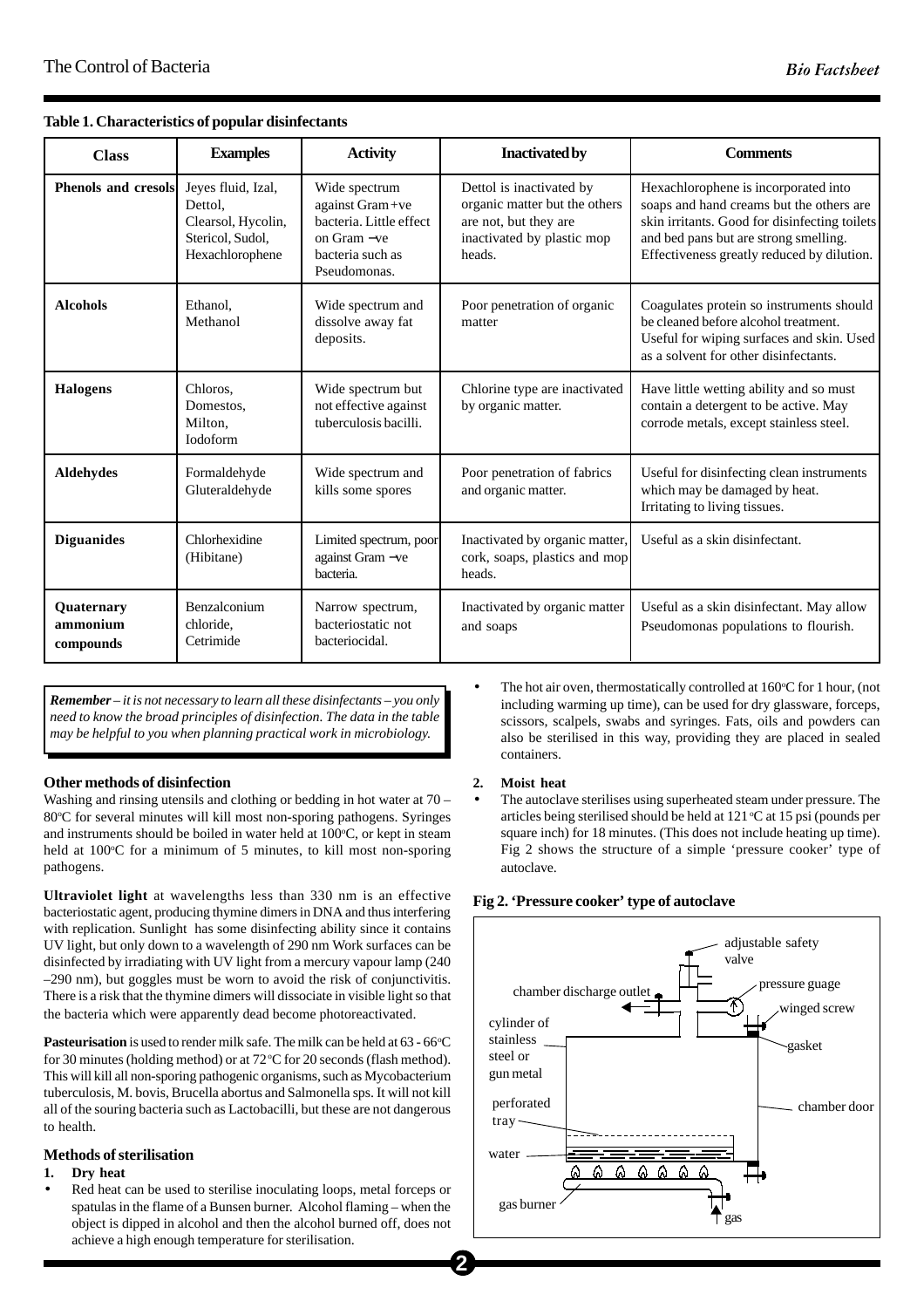- Filtration can be used to sterilise fluids, such as liquid growth media. Bacterial filters generally have pore sizes less than 0.75 mm.
- Ionising radiation, such as X-rays or gamma rays, can be used for large scale industrial sterilisations, for example, sterilisation of plastic disposable syringes.

**Exam Hint -** Exam Boards are unlikely to ask questions about the different techniques of disinfection and sterilisation, but the details given here may help you when planning and performing microbiological practical and project work. Exam Boards are likely to ask candidates questions about antibiotics and vaccination.

## **Antibiotics and their use**

An antibiotic is a chemical produced by a microorganism which inhibits the growth of other microorganisms such as bacteria or fungi. An antibiotic that is effective against a wide range of microorganisms is called a **broad spectrum** antibiotic. An antibiotic which only affects a few species is called a **narrow spectrum** antibiotic. Tetracyclines and chloramphenicol are broad spectrum antibiotics but penicillin and griseofulvin (anti-fungal) are narrow spectrum. Antibiotic resistant strains of bacteria do not respond to treatment with antibiotics and so are proving a problem in disease control and treatment. The number and variety of resistant strains of bacteria are continuing to increase but no significantly new antibiotics are available. Research is directed at modifying the molecular structures of existing antibiotics rather than discovering new antibacterial substances which might act in a different way. Table 2 names some common antibiotics and gives details of their actions and uses.

# **Vaccination**

About 60 vaccines are in common use across the world, enabling some protection against not only bacterial diseases, but also against viral, protozoal and helminthic (worm) diseases. Vaccines are made from live attenuated (weakened by heat or chemical treatment) strains of the organism, from dead organisms, from parts of organisms and from modified toxins produced by the organisms. All of these contain antigens and so cause an immune response to be established. The attenuated strains do not cause as severe an infection as the normal microorganisms but do cause adequate immunological protection to be developed. This immunity is long lasting, **active immunity**, because B and possibly T memory cells are produced and stored.

The vaccine may be given to the patient, usually a child, by injection into the skin layers, muscle or bloodstream, or via the mouth if an oral vaccine. The antigenic components of an oral vaccine can pass through the stomach and be absorbed through the gut wall without damage.

Several factors influence the effectiveness of a vaccine:

- the size of the immune protection (indicated by the level of antibody produced in the blood) may be increased by giving booster doses of the vaccine. The timing and number of the booster doses varies according to the vaccine involved. For instance, booster doses of antitetanus vaccine should be given every five years to maintain full protection. Three spaced doses of DPT vaccine (diphtheria, pertussis, tetanus) are given to young children, starting when the child is four to six months old.
- many pathogenic bacteria contain several different strains of the species. The vaccine needs to contain antigens from all the strains to be useful.
- certain chemicals, known as adjuvants, may be added to the vaccine to make weak antigens produce a stronger immune response.

Effective widespread vaccination not only protects the individual but reduces the frequency of disease in the population since it results in a smaller reservoir of the pathogenic organism in the population and so nonvaccinated individuals are less likely to come into contact with the pathogen. Sometimes actual antibodies are injected into patients to give short term **passive immunity**. An example is the injection of tetanus antibodies into a person who may have been infected with the bacteria. The antibodies give protection until the active immune response develops.

| Antibiotic      | <b>Activity/use</b>                                                                                                                                                                                                                          |
|-----------------|----------------------------------------------------------------------------------------------------------------------------------------------------------------------------------------------------------------------------------------------|
| Penicillin      | Blocks peptidoglycan synthesis in cell wall synthesis in Gram positive bacteria.<br>Active against Pneumococcus (pneumonia), Clostridium (tetanus), Corynebacterium (diphtheria), Streptococcus<br>(scarlet fever) and Treponema (syphilis). |
| Chloramphenicol | Blocks peptide bond synthesis so inhibits polypeptide synthesis and growth.<br>Active against Salmonella (typhoid), Staphylococcus (skin infections), Haemophilus (meningitis).                                                              |
| Streptomycin    | Inhibits correct amino acid incorporation into polypeptides and thus inhibits growth.<br>Active against Mycobacterium (tuberculosis).                                                                                                        |
| Tetracycline    | Prevents tRNA from binding to prokaryotic ribosomes and so inhibits polypeptide synthesis and growth.<br>Broad spectrum antibiotic.                                                                                                          |
| Erythromycin    | Inhibits prokaryotic ribosomes and thus stops polypeptide synthesis and growth.                                                                                                                                                              |
| Rifampicin      | Inactivates bacterial mRNA polymerase thus preventing transcription and bacterial development.                                                                                                                                               |

**3**

## **Table 2. Some antibiotics and their actions and uses**